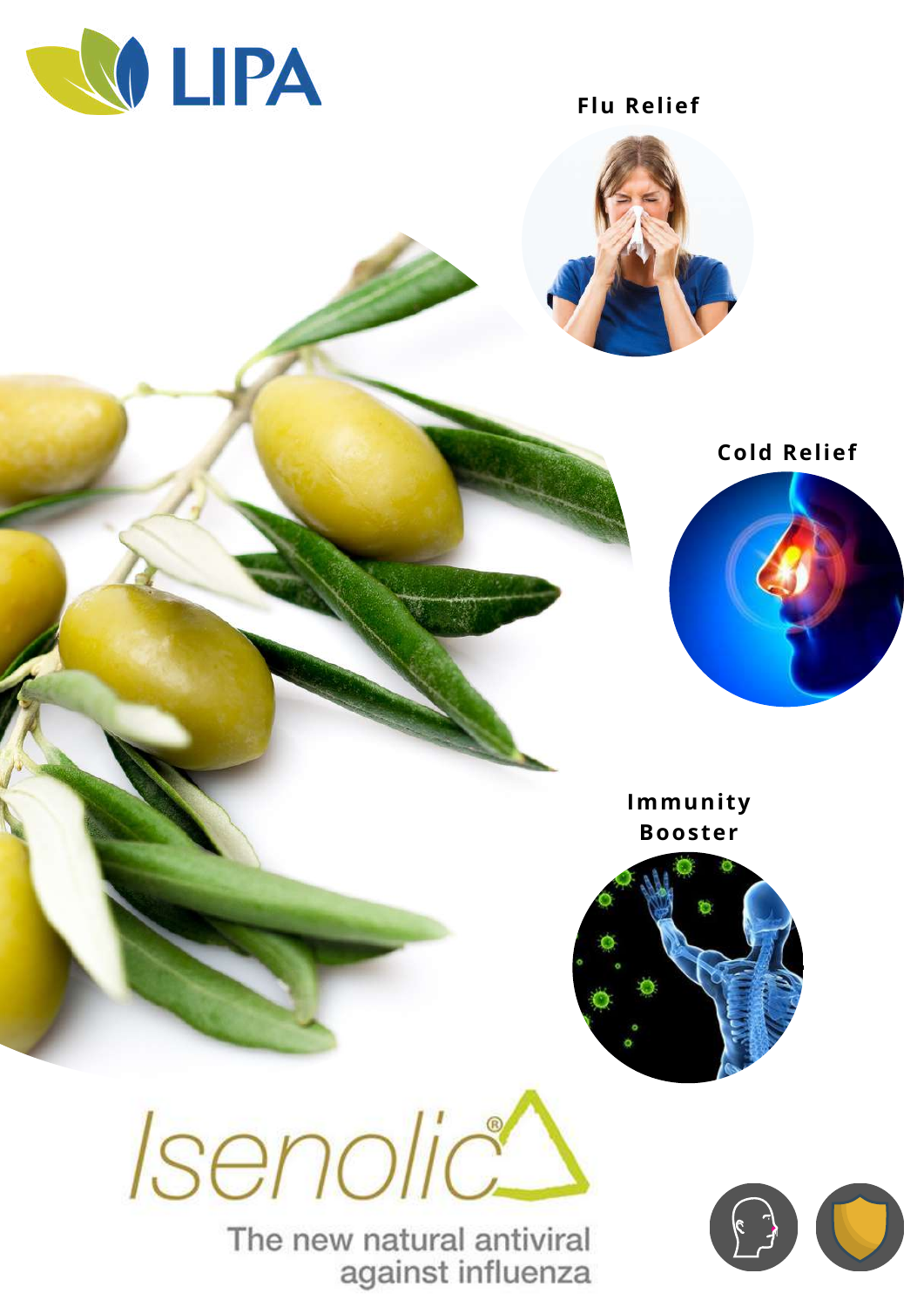



#### **BENEFITS OF ISENOLIC®** Multi-target Reduces viral and mechanism of microbial infection OH action symptoms  $OCH<sub>3</sub>$ Fully controlled extraction process **Elenolic acid** in Spain Safe and effective natural ingredient Traditionally used for fevers, colds and flu Promote healthy immune functioning and the contract of the Olea europaea (Olive leaf)

## **Characteristics of olive leaf**

Olive leaf contains the chemical compound Oleuropein, which contains within it the bioactive compound Elenolic acid (ELA).

ELA is a derivative molecule with specific physical and chemical characteristics with proven antiviral properties against the influenza virus and bacteria. Throughout history, olive leaf extract has been used as it may also shorten the duration of flu and colds. ELA is the compound generated by the olive tree to protect itself against pathogens and pathogens.

Olive leaf is also a natural source of neuraminidase inhibitors, which block functioning of the influenza virus by preventing its reproduction.

Neuraminidase is recommended by WHO for viral infection management.

**Isenolic® is a NEW natural antiviral product to inhibit viruses such as those that cause the common cold. It is developed from olive leaf extract and enriched with Elenolic acid (ELA).**

**Dosage**: 150mg extract per day, providing 6mg Elenolic acid (**ELA).**

#### **INGREDIENT**

## **Potential Areas for Use**

- Immunity Support
- Cold and flu

Relief against symptoms of:

- Common Cold
- Influenza (flu)
- Upper respiratory tract infections
- Sore throats
- Coughs

1 Khan Y., et al. Phytochemistry. 2007;1,114-118; (2) Omar S.H. sci. Pharm. 2010; 78, 133-154.

2 Renis H.E., et al. Antimicrob Agents Chemother (Bethesda). 1969;9:167-72 )

3 Yaseen Khan Md., et al. Pharmacognosy Reviews. 2007;1(1):112-116.1

4 Moatari A., et al. Iranian J. of Pharm. Science. 2006; 183-168